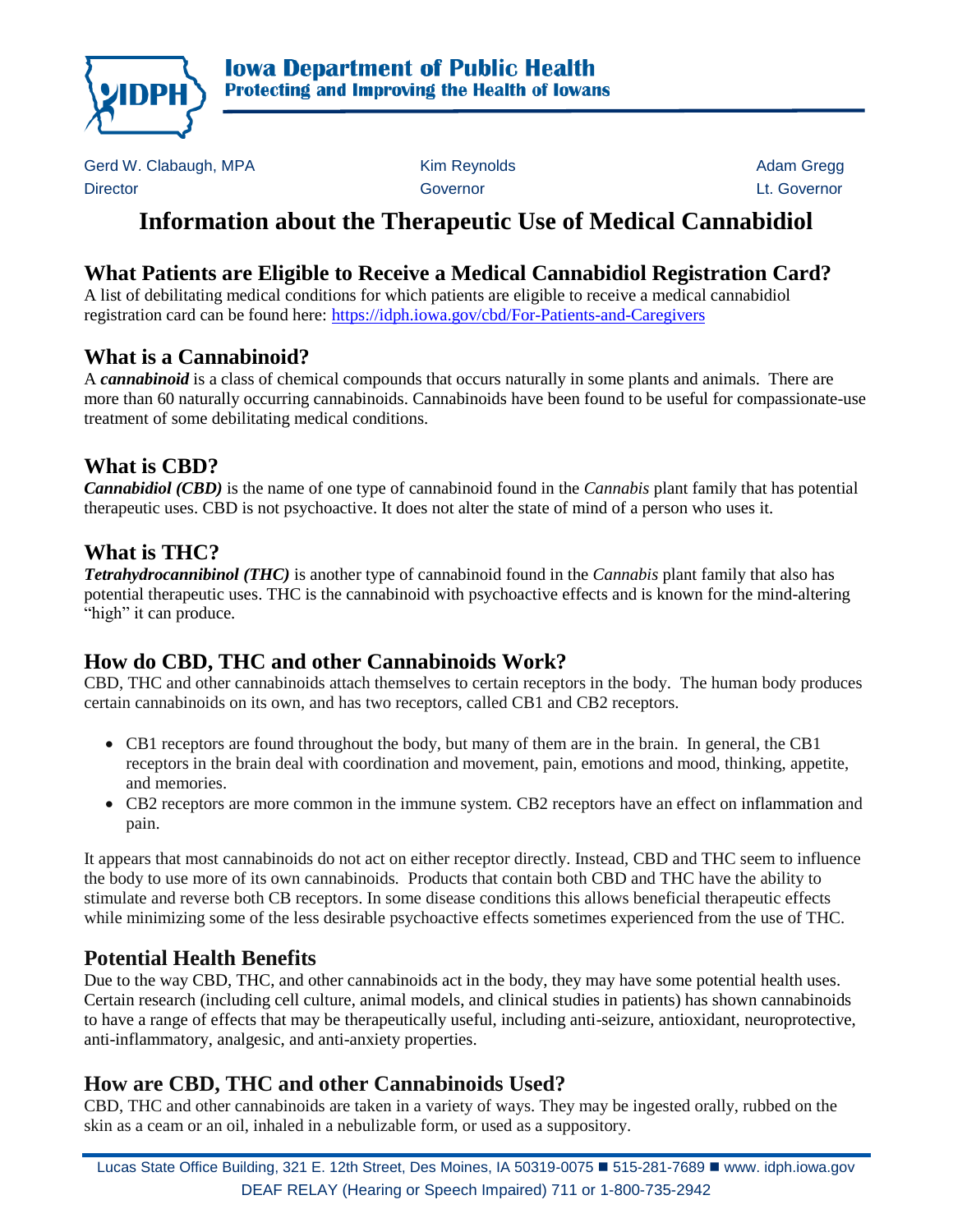#### **Potential Side Effects of Cannabinoids**

Small-scale studies that have looked into the safety of the use of CBD by adults and have found that CBD use is generally well tolerated across a wide range of doses. There have been no known findings of significant central nervous system side effects (effects on vital signs or mood) among people who use CBD sparingly or more heavily.

#### **The most common side effects of CBD include:**

- Fatigue/tiredness.
- Diarrhea.
- Changes in appetite or weight.
- Dry mouth.
- Low blood pressure.
- Special Considerations for use of CBD:
	- o Parkinson's disease Some early research suggests that taking high doses of CBD can make muscle movement and tremors worse in people with Parkinson's disease.
	- o Pregnancy and breast-feeding There is not enough reliable information about the safety of taking CBD while pregnant or breastfeeding. CBD is not recommended for use by pregnant or breastfeeding women.

THC has been studied in detail and those effects are summarized here.

#### **The most common side effects of THC include:**

- Unusual changes in mood or behavior, feeling depressed.
- High or low blood pressure.
- Seizures.
- Drowsiness, dizziness, lightheadedness, or a false sense of well-being (euphoria). Patients using THC should not drive or do anything that could be dangerous until they know how THC affects them. Standing up slowly from a sitting or lying position can lessen the chance of getting dizzy.
- THC can be habit-forming (in 1 out of every 10 people).
- There have been reports of altered brain development in young patients, thought impairment, short-term memory impacts, and chronic psychosis disorders.
- Rarely, allergic reactions, such as itching or hives, swelling in the face or hands, or chest tightness.
- Special Considerations for the use of THC:
	- o Pregnancy and breast-feeding There is not enough reliable information about the safety of taking THC while pregnant or breastfeeding. THC is not recommended for use by pregnant or breastfeeding women.
	- o THC can cause drowsiness and impaired cognition *If a patient has ingested or taken medical cannabidiol products containing THC, they should refrain from operating heavy machinery or a motor vehicle.*

#### **Contraindications and Drug-Interactions When Using Cannabinoids**

- **Drug Interactions**
	- o Interaction with clobazam (specifically the active metabolite, desmethylclobazam, to increase concentrations and side effects)
	- o Interaction with several other antiepileptic drugs that can result in increased side effects, such as drowsiness, fatigue, and lack of concentration.
	- o Interaction with valproate to increase the risk of liver toxicity
	- o Liver toxicity that can result in increased in liver enzymes and possible serious liver damage.
- **Contraindications**
	- o Disulfiram or metronidazole use within the past 14 days.
	- o Use of disulfiram or metronidazole within 7 days of using THC.